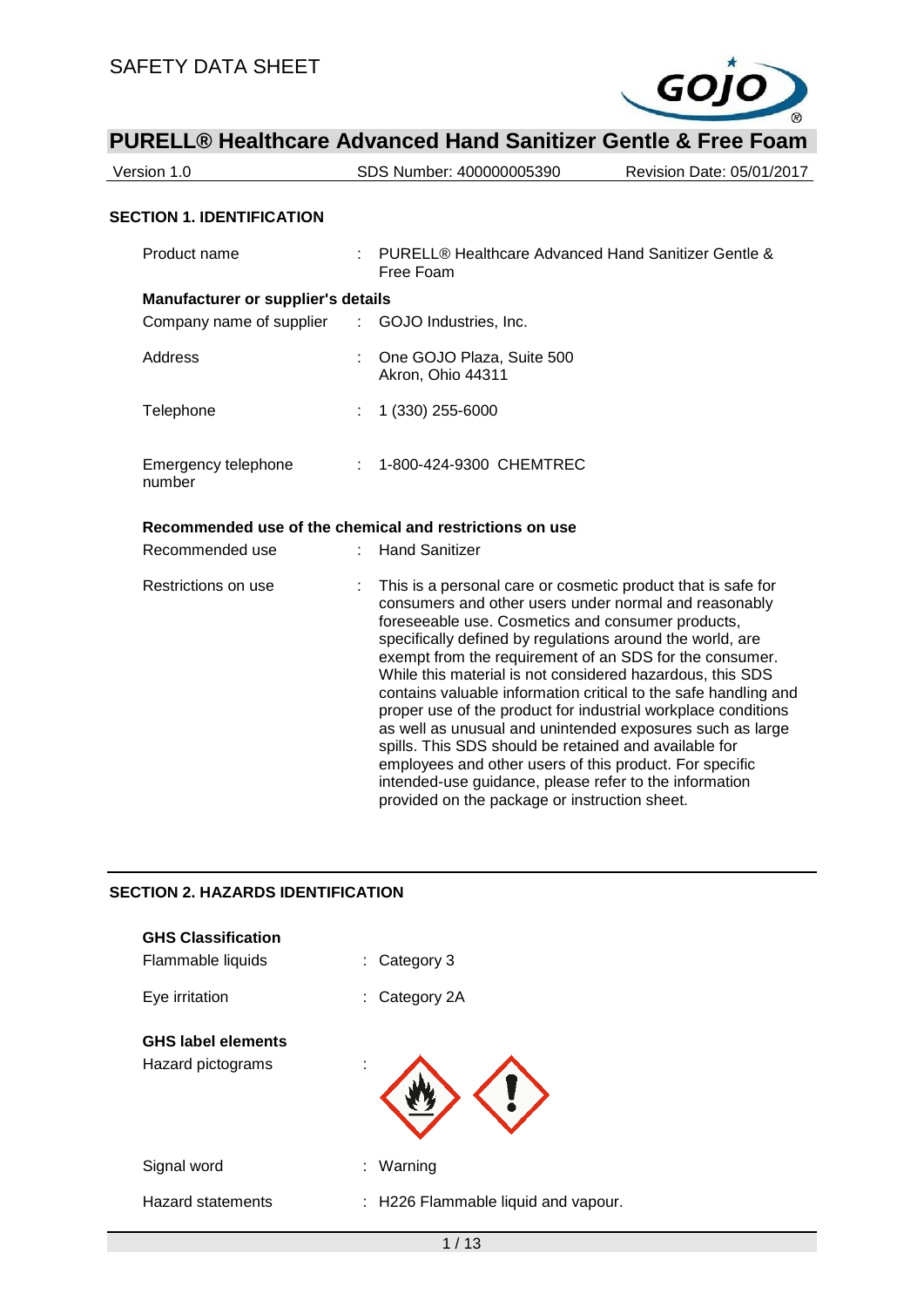

| Version 1.0              | SDS Number: 400000005390                                                                                                                                                                                                                                                                                                                                                                                                                                                                                                                                                                                                                                                                                                                                                                                                                                                                                                                                       | Revision Date: 05/01/2017 |  |  |
|--------------------------|----------------------------------------------------------------------------------------------------------------------------------------------------------------------------------------------------------------------------------------------------------------------------------------------------------------------------------------------------------------------------------------------------------------------------------------------------------------------------------------------------------------------------------------------------------------------------------------------------------------------------------------------------------------------------------------------------------------------------------------------------------------------------------------------------------------------------------------------------------------------------------------------------------------------------------------------------------------|---------------------------|--|--|
|                          | H319 Causes serious eye irritation.                                                                                                                                                                                                                                                                                                                                                                                                                                                                                                                                                                                                                                                                                                                                                                                                                                                                                                                            |                           |  |  |
| Precautionary statements | · Prevention:<br>P210 Keep away from heat/sparks/open flames/hot surfaces. -<br>No smoking.<br>P233 Keep container tightly closed.<br>P240 Ground/bond container and receiving equipment.<br>P241 Use explosion-proof electrical/ventilating/lighting/<br>equipment.<br>P242 Use only non-sparking tools.<br>P243 Take precautionary measures against static discharge.<br>P280 Wear eye protection/face protection.<br><b>Response:</b><br>P305 + P351 + P338 IF IN EYES: Rinse cautiously with water<br>for several minutes. Remove contact lenses, if present and easy<br>to do. Continue rinsing.<br>P337 + P313 If eye irritation persists: Get medical advice/<br>attention.<br>P370 + P378 In case of fire: Use dry sand, dry chemical or<br>alcohol-resistant foam for extinction.<br>Storage:<br>P403 + P235 Store in a well-ventilated place. Keep cool.<br>Disposal:<br>P501 Dispose of contents/ container to an approved waste<br>disposal plant. |                           |  |  |
|                          |                                                                                                                                                                                                                                                                                                                                                                                                                                                                                                                                                                                                                                                                                                                                                                                                                                                                                                                                                                |                           |  |  |

#### **Other hazards**

None known.

#### **SECTION 3. COMPOSITION/INFORMATION ON INGREDIENTS**

| Chemical name     | CAS-No. | Concentration (%) |
|-------------------|---------|-------------------|
| Ethyl Alcohol     | 64-17-5 | $>= 50 - 70$      |
| Isopropyl Alcohol | 67-63-0 | $- 5$<br>$>= 1$   |

#### **SECTION 4. FIRST AID MEASURES**

| General advice          | : In the case of accident or if you feel unwell, seek medical<br>advice immediately.<br>When symptoms persist or in all cases of doubt seek medical<br>advice.        |  |
|-------------------------|-----------------------------------------------------------------------------------------------------------------------------------------------------------------------|--|
| If inhaled              | : If inhaled, remove to fresh air.<br>If symptoms persist, call a physician.                                                                                          |  |
| In case of skin contact | : Wash with water and soap as a precaution.<br>Get medical attention if irritation develops and persists.                                                             |  |
| In case of eye contact  | : In case of contact, immediately flush eyes with plenty of water<br>for at least 15 minutes.<br>If easy to do, remove contact lens, if worn.<br>Seek medical advice. |  |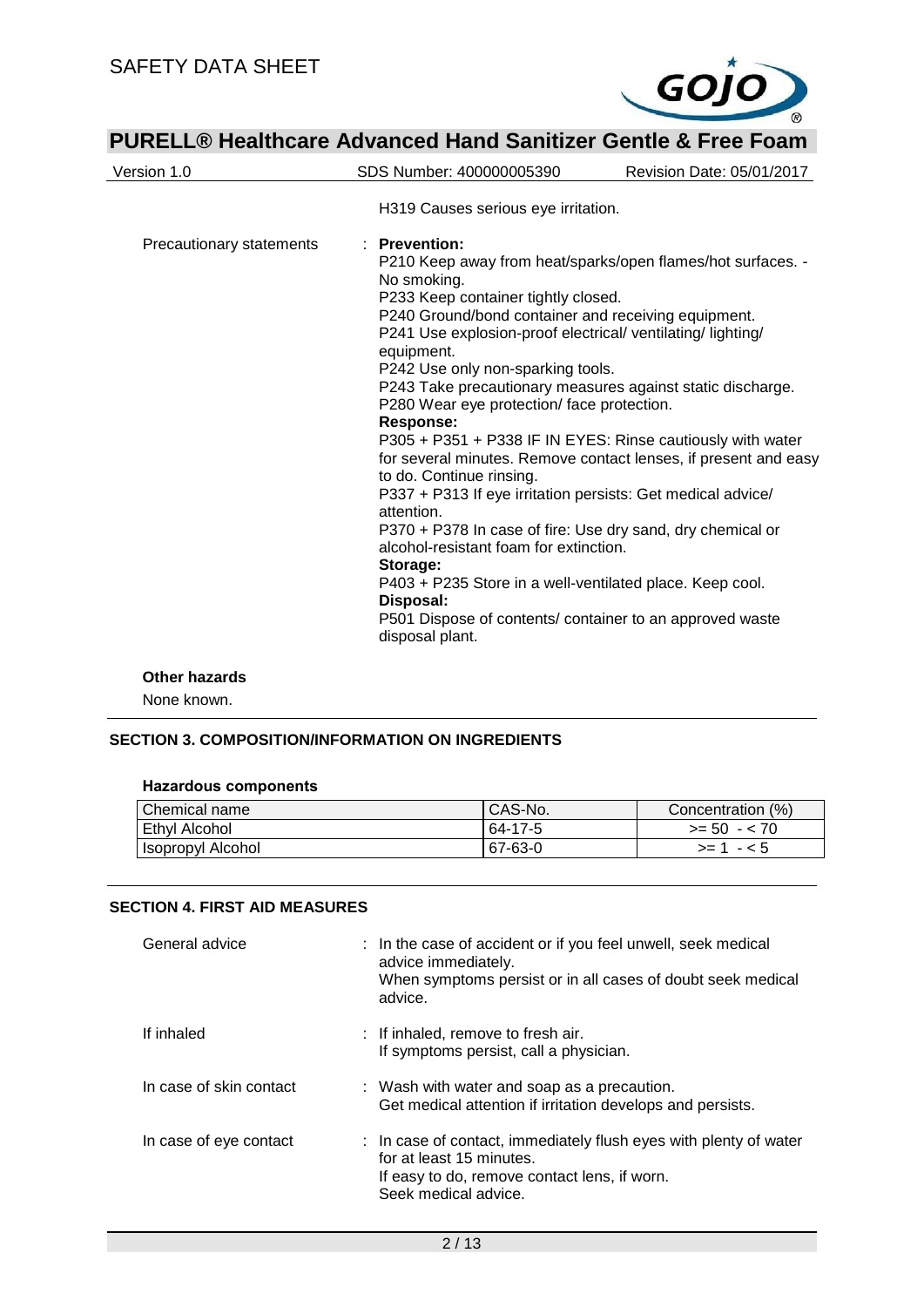

| Version 1.0                                                       | SDS Number: 400000005390                                                                                      | Revision Date: 05/01/2017 |
|-------------------------------------------------------------------|---------------------------------------------------------------------------------------------------------------|---------------------------|
| If swallowed                                                      | : Do NOT induce vomiting.<br>Rinse mouth with water.<br>Obtain medical attention.                             |                           |
| Most important symptoms<br>and effects, both acute and<br>delayed | : Causes serious eye irritation.                                                                              |                           |
| Protection of first-aiders                                        | : First Aid responders should pay attention to self-protection<br>and use the recommended protective clothing |                           |

#### **SECTION 5. FIREFIGHTING MEASURES**

| Suitable extinguishing media                     | : Water spray<br>Alcohol-resistant foam<br>Dry chemical<br>Carbon dioxide (CO2)                                                                                                                                                                                                                                                    |
|--------------------------------------------------|------------------------------------------------------------------------------------------------------------------------------------------------------------------------------------------------------------------------------------------------------------------------------------------------------------------------------------|
| Unsuitable extinguishing<br>media                | : High volume water jet                                                                                                                                                                                                                                                                                                            |
| Specific hazards during<br>firefighting          | Do not use a solid water stream as it may scatter and spread<br>fire.<br>Cool closed containers exposed to fire with water spray.<br>Flash back possible over considerable distance.<br>May form explosive mixtures in air.<br>Exposure to decomposition products may be a hazard to<br>health.<br>Carbon oxides<br>Silicon oxides |
| Hazardous combustion<br>products                 | : Carbon oxides<br>Silicon oxides                                                                                                                                                                                                                                                                                                  |
| Specific extinguishing<br>methods                | : Use extinguishing measures that are appropriate to local<br>circumstances and the surrounding environment.<br>Use water spray to cool unopened containers.                                                                                                                                                                       |
| Further information                              | : Fire residues and contaminated fire extinguishing water must<br>be disposed of in accordance with local regulations.                                                                                                                                                                                                             |
| Special protective equipment<br>for firefighters | : In the event of fire, wear self-contained breathing apparatus.<br>Use personal protective equipment.                                                                                                                                                                                                                             |

#### **SECTION 6. ACCIDENTAL RELEASE MEASURES**

| : Use personal protective equipment.            |
|-------------------------------------------------|
| Ensure adequate ventilation.                    |
| Remove all sources of ignition.                 |
| Evacuate personnel to safe areas.               |
| Keep people away from and upwind of spill/leak. |
| Material can create slippery conditions.        |
|                                                 |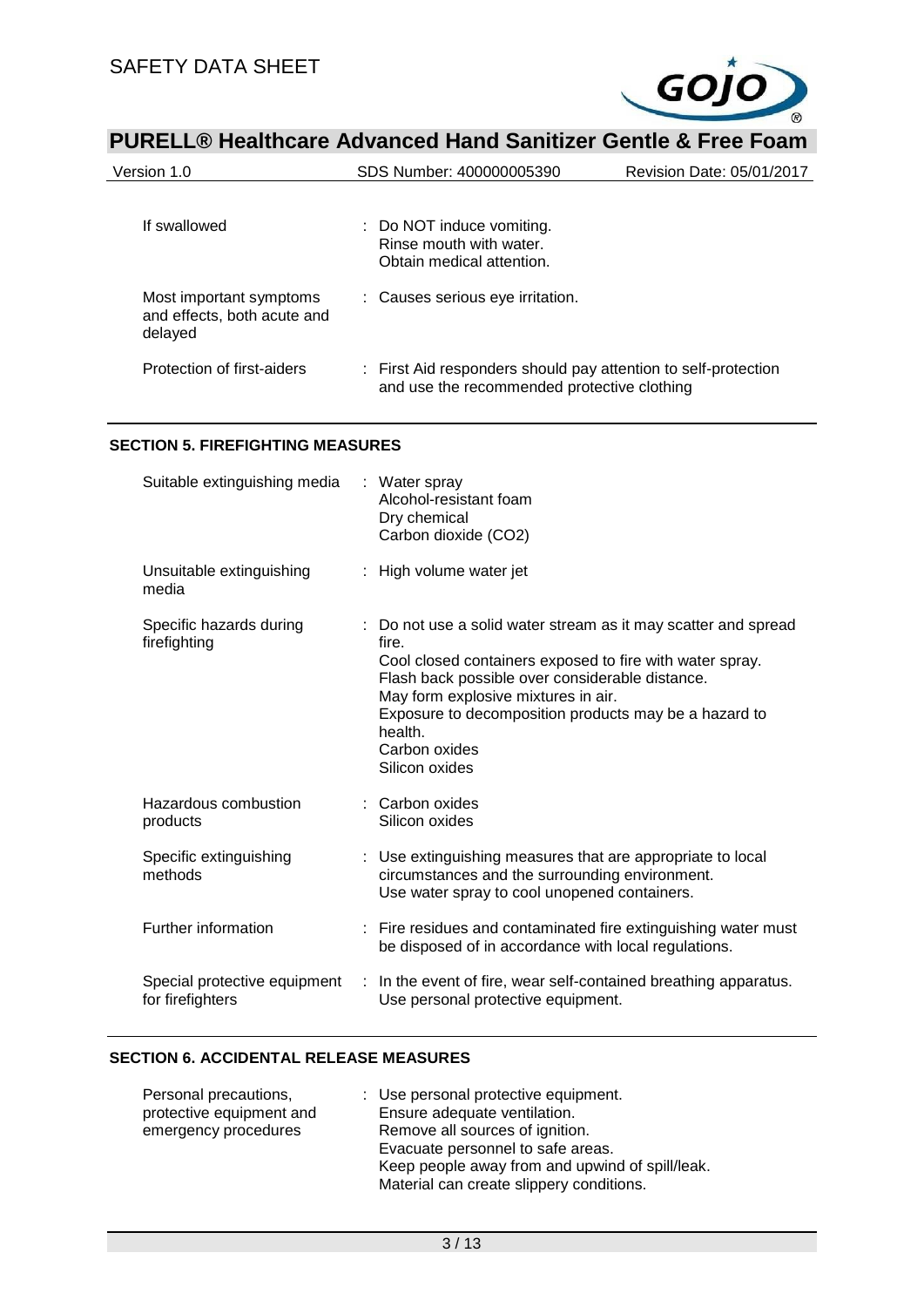

| Version 1.0                                              | SDS Number: 400000005390                                                                                                                                                                                                                                                                                      | Revision Date: 05/01/2017 |  |
|----------------------------------------------------------|---------------------------------------------------------------------------------------------------------------------------------------------------------------------------------------------------------------------------------------------------------------------------------------------------------------|---------------------------|--|
| <b>Environmental precautions</b>                         | : Discharge into the environment must be avoided.<br>Prevent further leakage or spillage if safe to do so.<br>Retain and dispose of contaminated wash water.<br>Local authorities should be advised if significant spillages<br>cannot be contained.                                                          |                           |  |
| Methods and materials for<br>containment and cleaning up | : Non-sparking tools should be used.<br>Soak up with inert absorbent material.<br>Suppress (knock down) gases/vapours/mists with a water<br>spray jet.<br>Keep in suitable, closed containers for disposal.<br>Clean contaminated floors and objects thoroughly while<br>observing environmental regulations. |                           |  |

#### **SECTION 7. HANDLING AND STORAGE**

| Advice on safe handling     | : For personal protection see section 8.<br>Keep away from heat.<br>Use with local exhaust ventilation.<br>Avoid contact with eyes.                                                                                                            |
|-----------------------------|------------------------------------------------------------------------------------------------------------------------------------------------------------------------------------------------------------------------------------------------|
| Conditions for safe storage | : Take measures to prevent the build up of electrostatic charge.<br>Keep in properly labelled containers.<br>Keep containers tightly closed in a cool, well-ventilated place.<br>Store in accordance with the particular national regulations. |

### **SECTION 8. EXPOSURE CONTROLS/PERSONAL PROTECTION**

#### **Components with workplace control parameters**

| Components               | CAS-No. | Value type<br>(Form of<br>exposure) | Control<br>parameters /<br>Permissible<br>concentration | <b>Basis</b>     |
|--------------------------|---------|-------------------------------------|---------------------------------------------------------|------------------|
| Ethyl Alcohol            | 64-17-5 | <b>TWA</b>                          | 1,000 ppm<br>1,900 mg/m3                                | <b>NIOSH REL</b> |
|                          |         | <b>TWA</b>                          | 1,000 ppm<br>1,900 mg/m3                                | OSHA Z-1         |
|                          |         | <b>STEL</b>                         | 1,000 ppm                                               | <b>ACGIH</b>     |
| <b>Isopropyl Alcohol</b> | 67-63-0 | <b>TWA</b>                          | 200 ppm                                                 | <b>ACGIH</b>     |
|                          |         | <b>STEL</b>                         | 400 ppm                                                 | <b>ACGIH</b>     |
|                          |         | <b>TWA</b>                          | 400 ppm<br>980 mg/m3                                    | <b>NIOSH REL</b> |
|                          |         | ST                                  | 500 ppm<br>1,225 mg/m3                                  | <b>NIOSH REL</b> |
|                          |         | <b>TWA</b>                          | 400 ppm<br>980 mg/m3                                    | OSHA Z-1         |

#### **Biological occupational exposure limits**

| Components        | CAS-No. | Control<br>parameters | <b>Biological</b><br>specimen | Samplin<br>l a time | Permissible<br>concentratio | <b>Basis</b>        |
|-------------------|---------|-----------------------|-------------------------------|---------------------|-----------------------------|---------------------|
| Isopropyl Alcohol | 67-63-0 | Acetone               | Urine                         | End of<br>shift at  | $40 \text{ mg/l}$           | <b>ACGIH</b><br>BEI |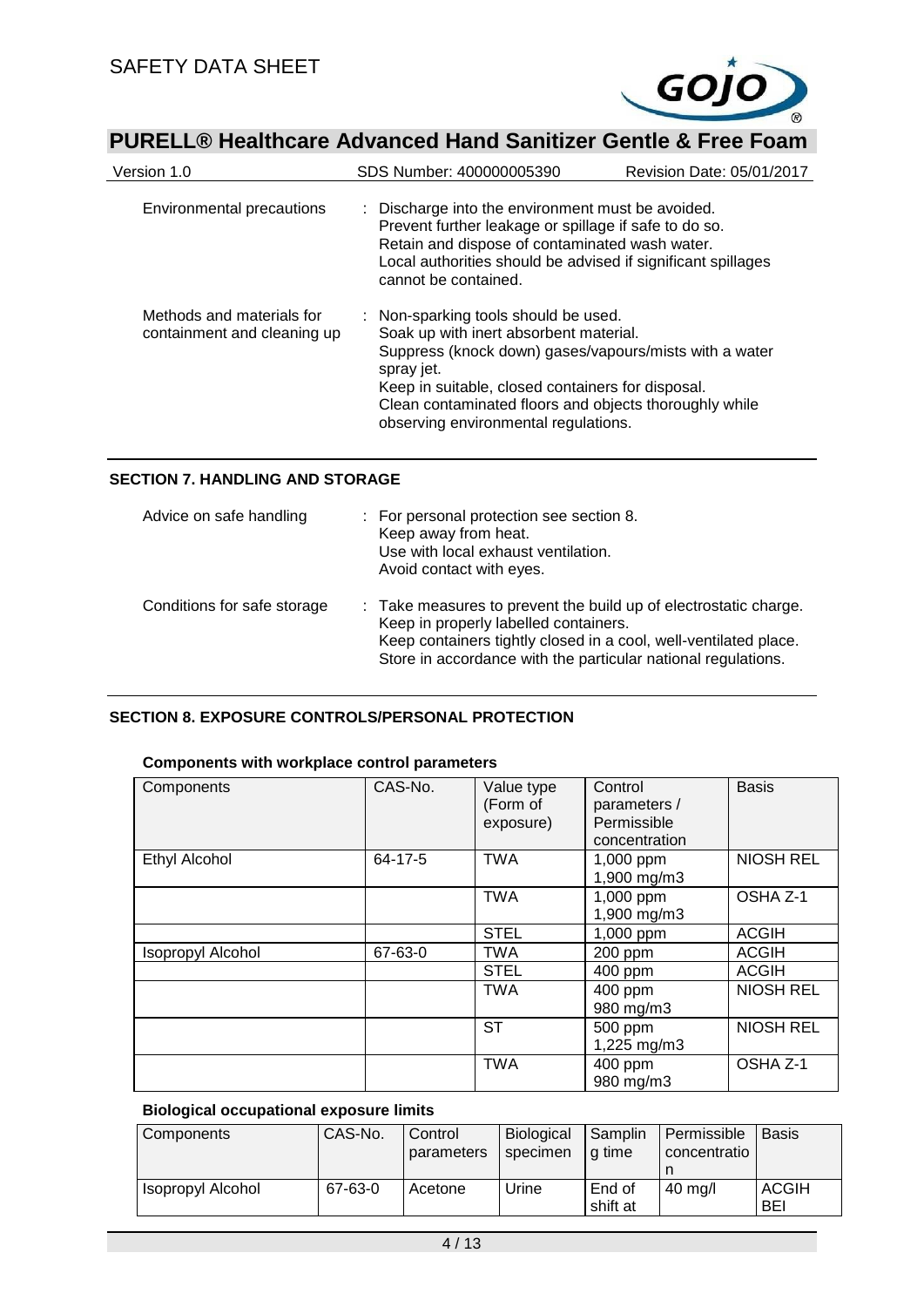

| Version 1.0                   | SDS Number: 400000005390                                                                                                                                                               | Revision Date: 05/01/2017                                      |
|-------------------------------|----------------------------------------------------------------------------------------------------------------------------------------------------------------------------------------|----------------------------------------------------------------|
|                               |                                                                                                                                                                                        | end of<br>workwee<br>k                                         |
| Personal protective equipment |                                                                                                                                                                                        |                                                                |
| Respiratory protection        | : No personal respiratory protective equipment normally<br>required.                                                                                                                   |                                                                |
| Hand protection<br>Remarks    | : No special protective equipment required.                                                                                                                                            |                                                                |
| Eye protection                | : Wear face-shield and protective suit for abnormal processing<br>problems.                                                                                                            |                                                                |
| Skin and body protection      | : No special measures necessary provided product is used<br>correctly.                                                                                                                 |                                                                |
| Protective measures           | : Choose body protection in relation to its type, to the<br>the specific work-place.<br>Ensure that eye flushing systems and safety showers are<br>located close to the working place. | concentration and amount of dangerous substances, and to       |
| Hygiene measures              | practice.<br>Avoid contact with eyes.                                                                                                                                                  | : Handle in accordance with good industrial hygiene and safety |

#### **SECTION 9. PHYSICAL AND CHEMICAL PROPERTIES**

| Appearance                                 | liquid                      |
|--------------------------------------------|-----------------------------|
| Colour                                     | : clear, colourless, yellow |
| Odour                                      | : alcohol-like              |
| рH                                         | $: 6 - 9$                   |
| Melting point/freezing point               | : No data available         |
| Initial boiling point and boiling<br>range | : No data available         |
| Flash point                                | : $26.00 °C$                |
| Evaporation rate                           | : No data available         |
| Flammability (solid, gas)                  | : Not applicable            |
| Upper explosion limit                      | : No data available         |
| Lower explosion limit                      | No data available           |
| Vapour pressure                            | No data available           |
| Relative vapour density                    | : No data available         |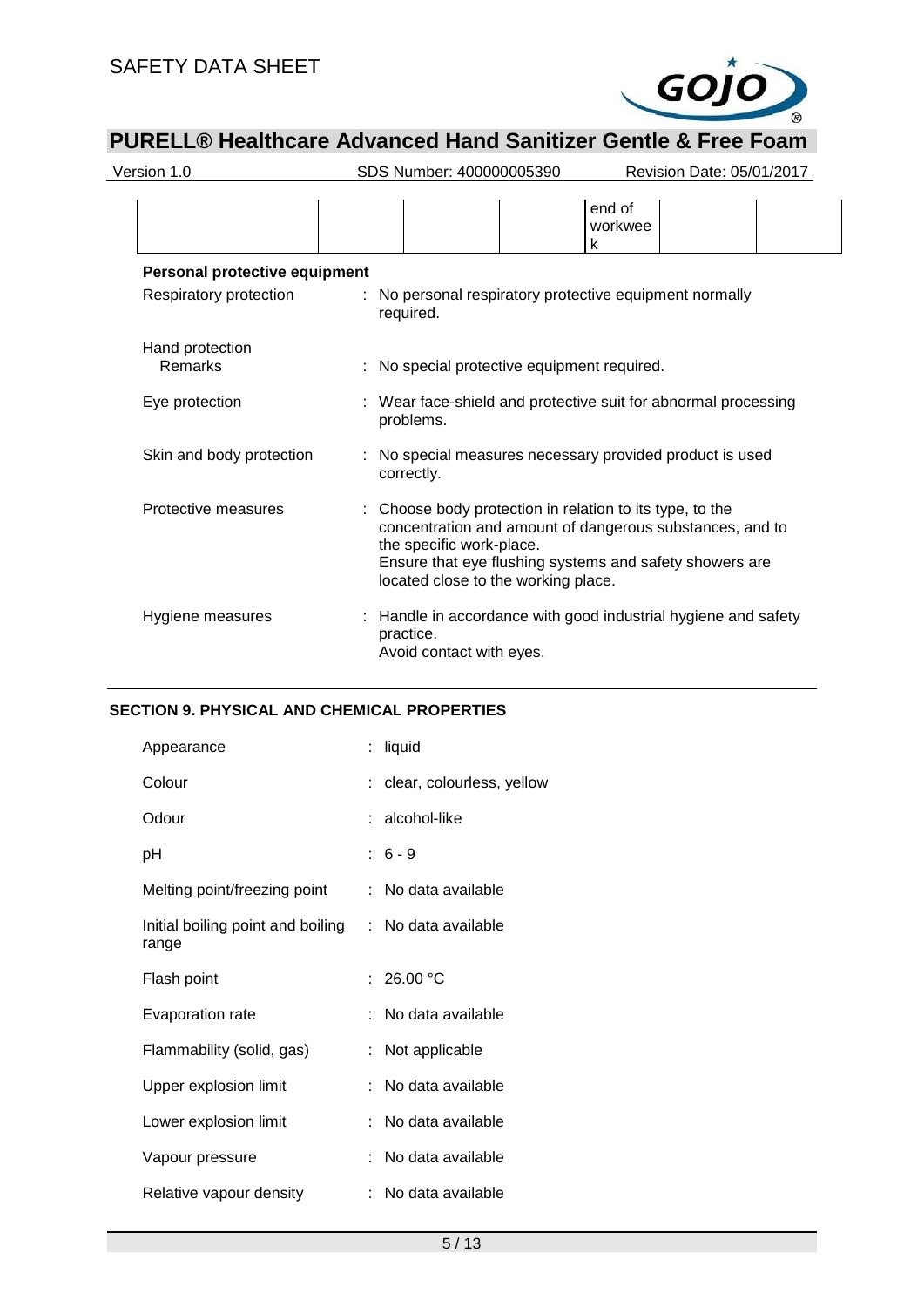

|                                            | r Uncello Hodnibaro Auvanocu nanu Udinieci Udinio u Fico i Udin |                           |
|--------------------------------------------|-----------------------------------------------------------------|---------------------------|
| Version 1.0                                | SDS Number: 400000005390                                        | Revision Date: 05/01/2017 |
|                                            |                                                                 |                           |
| Density                                    | $: 0.8738$ g/cm3                                                |                           |
| Solubility(ies)<br>Water solubility        | $:$ soluble                                                     |                           |
| Partition coefficient: n-<br>octanol/water | : Not applicable                                                |                           |
| Auto-ignition temperature                  | : not determined                                                |                           |
| Thermal decomposition                      | : The substance or mixture is not classified self-reactive.     |                           |
| Viscosity<br>Viscosity, kinematic          | : 10 - 20 mm2/s (20 $^{\circ}$ C)                               |                           |
| <b>Explosive properties</b>                | : Not explosive                                                 |                           |
| Oxidizing properties                       | : The substance or mixture is not classified as oxidizing.      |                           |
| Molecular weight                           | : Not applicable                                                |                           |

#### **SECTION 10. STABILITY AND REACTIVITY**

| Reactivity                            | : Not classified as a reactivity hazard.                                                                                |
|---------------------------------------|-------------------------------------------------------------------------------------------------------------------------|
| Chemical stability                    | Stable under normal conditions.                                                                                         |
| Possibility of hazardous<br>reactions | : Vapours may form explosive mixture with air.                                                                          |
| Conditions to avoid                   | : Heat, flames and sparks.                                                                                              |
| Incompatible materials                | Strong oxidizing agents<br>÷.<br>Flammable solids<br>Self-reactive substances and mixtures<br>Water-reactive substances |
| Hazardous decomposition<br>products   | : No hazardous decomposition products are known.                                                                        |

#### **SECTION 11. TOXICOLOGICAL INFORMATION**

#### **Information on likely routes of exposure** Inhalation

Skin contact Eye contact

#### **Acute toxicity**

Not classified based on available information.

#### **Product:**

Acute oral toxicity : Acute toxicity estimate : > 5,000 mg/kg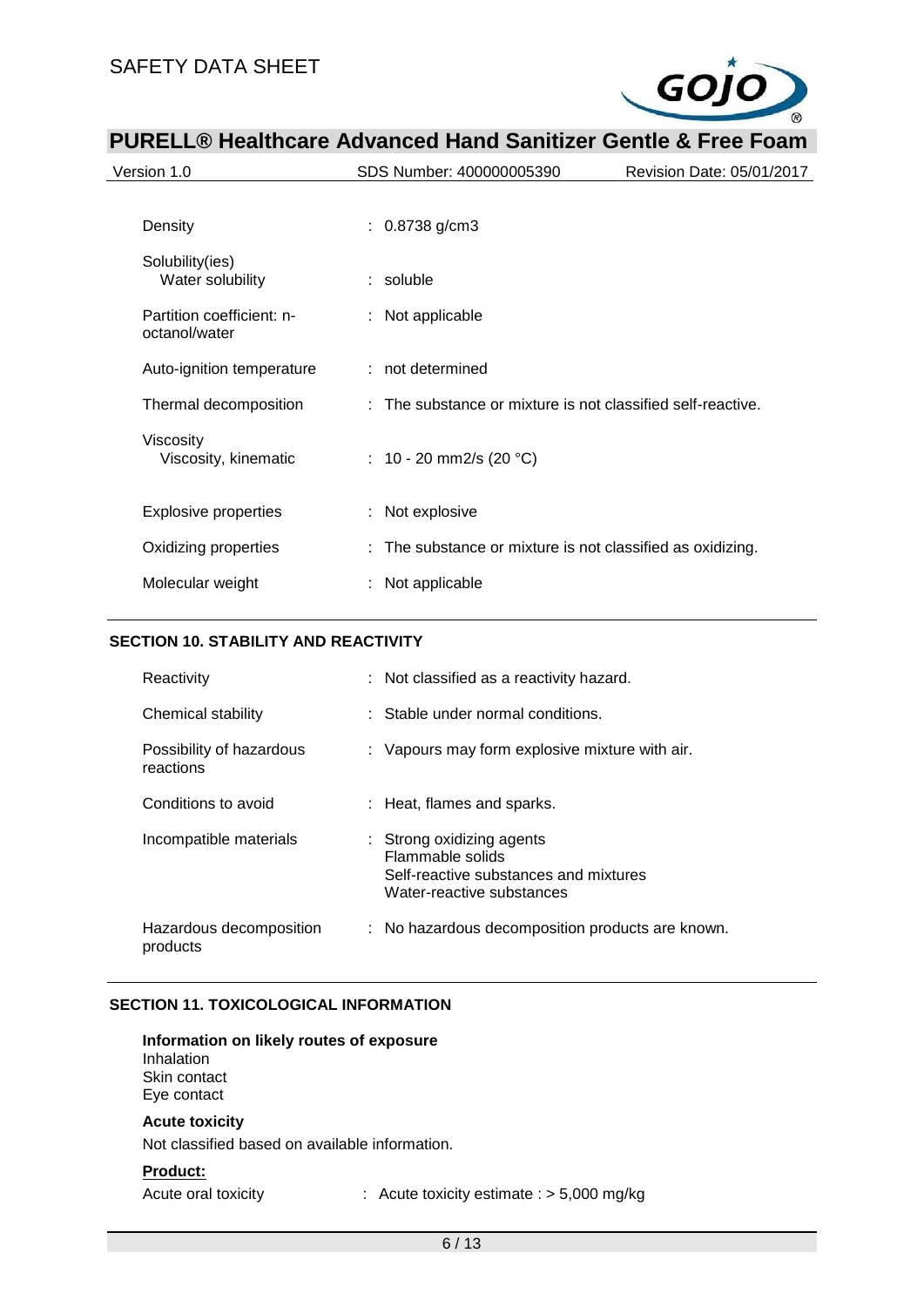Species: Mouse



|                                                                                                                                                                                         | <b>PURELL<sup>®</sup> Healthcare Advanced Hand Sanitizer Gentle &amp; Free Foam</b>                                                             |                           |
|-----------------------------------------------------------------------------------------------------------------------------------------------------------------------------------------|-------------------------------------------------------------------------------------------------------------------------------------------------|---------------------------|
| Version 1.0                                                                                                                                                                             | SDS Number: 400000005390                                                                                                                        | Revision Date: 05/01/2017 |
|                                                                                                                                                                                         | Method: Calculation method                                                                                                                      |                           |
| Components:                                                                                                                                                                             |                                                                                                                                                 |                           |
| <b>Ethyl Alcohol:</b>                                                                                                                                                                   |                                                                                                                                                 |                           |
| Acute oral toxicity                                                                                                                                                                     | : LD50 (Rat): $> 5,000$ mg/kg                                                                                                                   |                           |
| Acute inhalation toxicity                                                                                                                                                               | : LC50 (Rat): 124.7 mg/l<br>Exposure time: 4 h<br>Test atmosphere: vapour                                                                       |                           |
| <b>Isopropyl Alcohol:</b><br>Acute oral toxicity                                                                                                                                        | : LD50 (Rat): $> 5,000$ mg/kg                                                                                                                   |                           |
| Acute inhalation toxicity                                                                                                                                                               | : LC50 (Rat): 72.6 mg/l<br>Exposure time: 4 h<br>Test atmosphere: vapour                                                                        |                           |
| Acute dermal toxicity                                                                                                                                                                   | : LD50 (Rat): $> 5,000$ mg/kg                                                                                                                   |                           |
| <b>Skin corrosion/irritation</b>                                                                                                                                                        |                                                                                                                                                 |                           |
| Not classified based on available information.                                                                                                                                          |                                                                                                                                                 |                           |
| <b>Ethyl Alcohol:</b><br>Species: Rabbit<br>Method: OECD Test Guideline 404<br>Result: No skin irritation<br><b>Isopropyl Alcohol:</b><br>Species: Rabbit<br>Result: No skin irritation |                                                                                                                                                 |                           |
| Serious eye damage/eye irritation                                                                                                                                                       |                                                                                                                                                 |                           |
| Causes serious eye irritation.                                                                                                                                                          |                                                                                                                                                 |                           |
| Components:<br><b>Ethyl Alcohol:</b><br>Species: Rabbit<br>Result: Irritation to eyes, reversing within 21 days<br>Method: OECD Test Guideline 405                                      |                                                                                                                                                 |                           |
| <b>Isopropyl Alcohol:</b><br>Species: Rabbit<br>Result: Irritation to eyes, reversing within 21 days                                                                                    |                                                                                                                                                 |                           |
| Respiratory or skin sensitisation                                                                                                                                                       |                                                                                                                                                 |                           |
|                                                                                                                                                                                         | Skin sensitisation: Not classified based on available information.<br>Respiratory sensitisation: Not classified based on available information. |                           |
| Components:                                                                                                                                                                             |                                                                                                                                                 |                           |
| <b>Ethyl Alcohol:</b>                                                                                                                                                                   |                                                                                                                                                 |                           |
| Test Type: Local lymph node assay (LLNA)<br>Exposure routes: Skin contact                                                                                                               |                                                                                                                                                 |                           |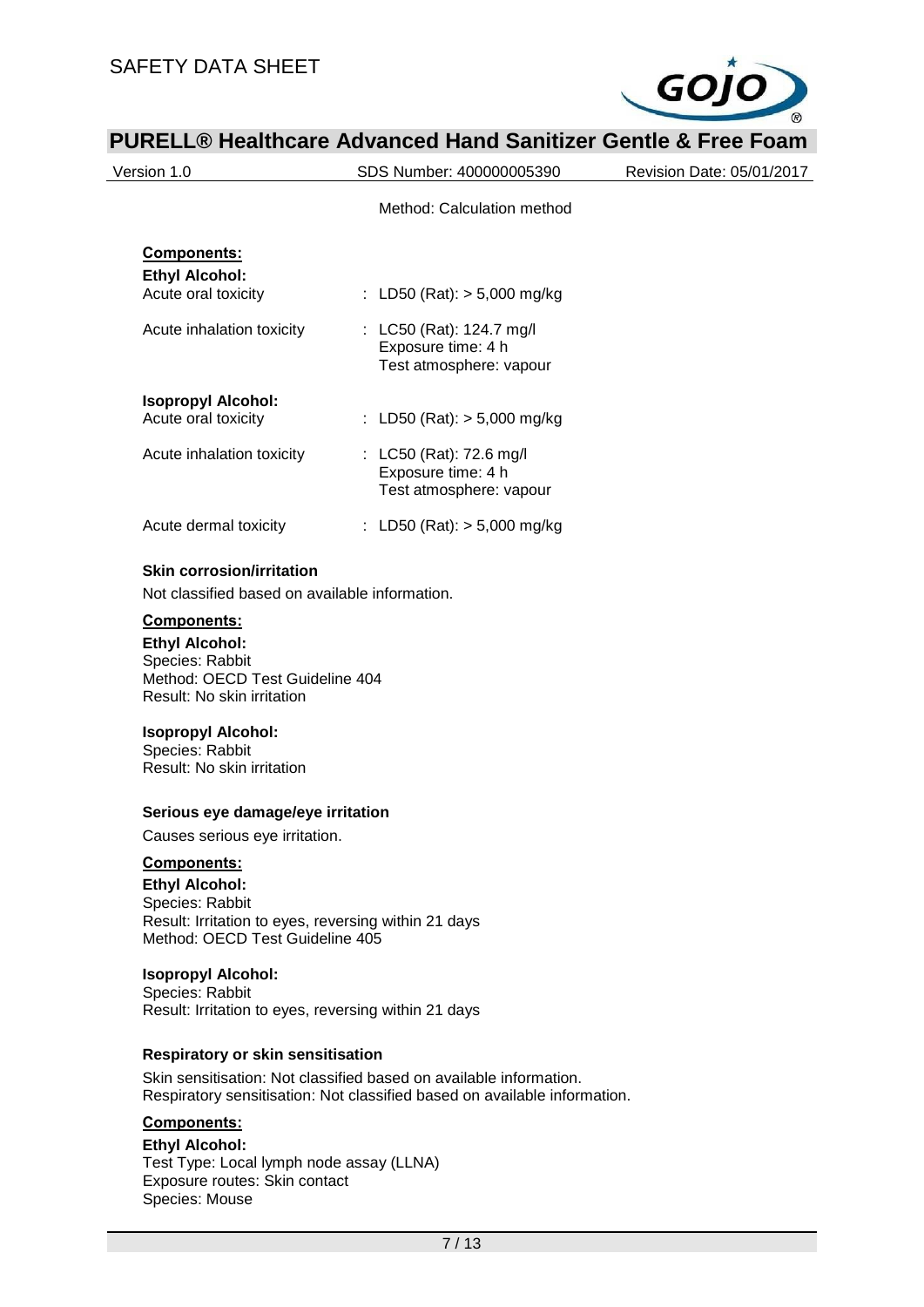

Version 1.0 SDS Number: 400000005390 Revision Date: 05/01/2017

Result: negative

#### **Isopropyl Alcohol:**

Test Type: Buehler Test Exposure routes: Skin contact Species: Guinea pig Method: OECD Test Guideline 406 Result: negative

#### **Germ cell mutagenicity**

Not classified based on available information.

#### **Components:**

| <b>Ethyl Alcohol:</b>     | : Test Type: In vitro mammalian cell gene mutation test                                                                                                                        |
|---------------------------|--------------------------------------------------------------------------------------------------------------------------------------------------------------------------------|
| Genotoxicity in vitro     | Result: negative                                                                                                                                                               |
| Genotoxicity in vivo      | : Test Type: Rodent dominant lethal test (germ cell) (in vivo)<br>Test species: Mouse<br>Application Route: Ingestion<br>Result: negative                                      |
| <b>Isopropyl Alcohol:</b> | : Test Type: Bacterial reverse mutation assay (AMES)                                                                                                                           |
| Genotoxicity in vitro     | Result: negative                                                                                                                                                               |
| Genotoxicity in vivo      | : Test Type: Mammalian erythrocyte micronucleus test (in vivo<br>cytogenetic assay)<br>Test species: Mouse<br>Application Route: Intraperitoneal injection<br>Result: negative |

#### **Carcinogenicity**

Not classified based on available information.

#### **Components:**

#### **Isopropyl Alcohol:** Species: Rat Application Route: inhalation (vapour) Exposure time: 104 weeks Method: OECD Test Guideline 451 Result: negative

| <b>IARC</b> | No component of this product present at levels greater than or<br>equal to 0.1% is identified as probable, possible or confirmed<br>human carcinogen by IARC. |
|-------------|---------------------------------------------------------------------------------------------------------------------------------------------------------------|
| <b>OSHA</b> | No component of this product present at levels greater than or<br>equal to 0.1% is identified as a carcinogen or potential<br>carcinogen by OSHA.             |
| <b>NTP</b>  | No component of this product present at levels greater than or<br>equal to 0.1% is identified as a known or anticipated carcinogen<br>by NTP.                 |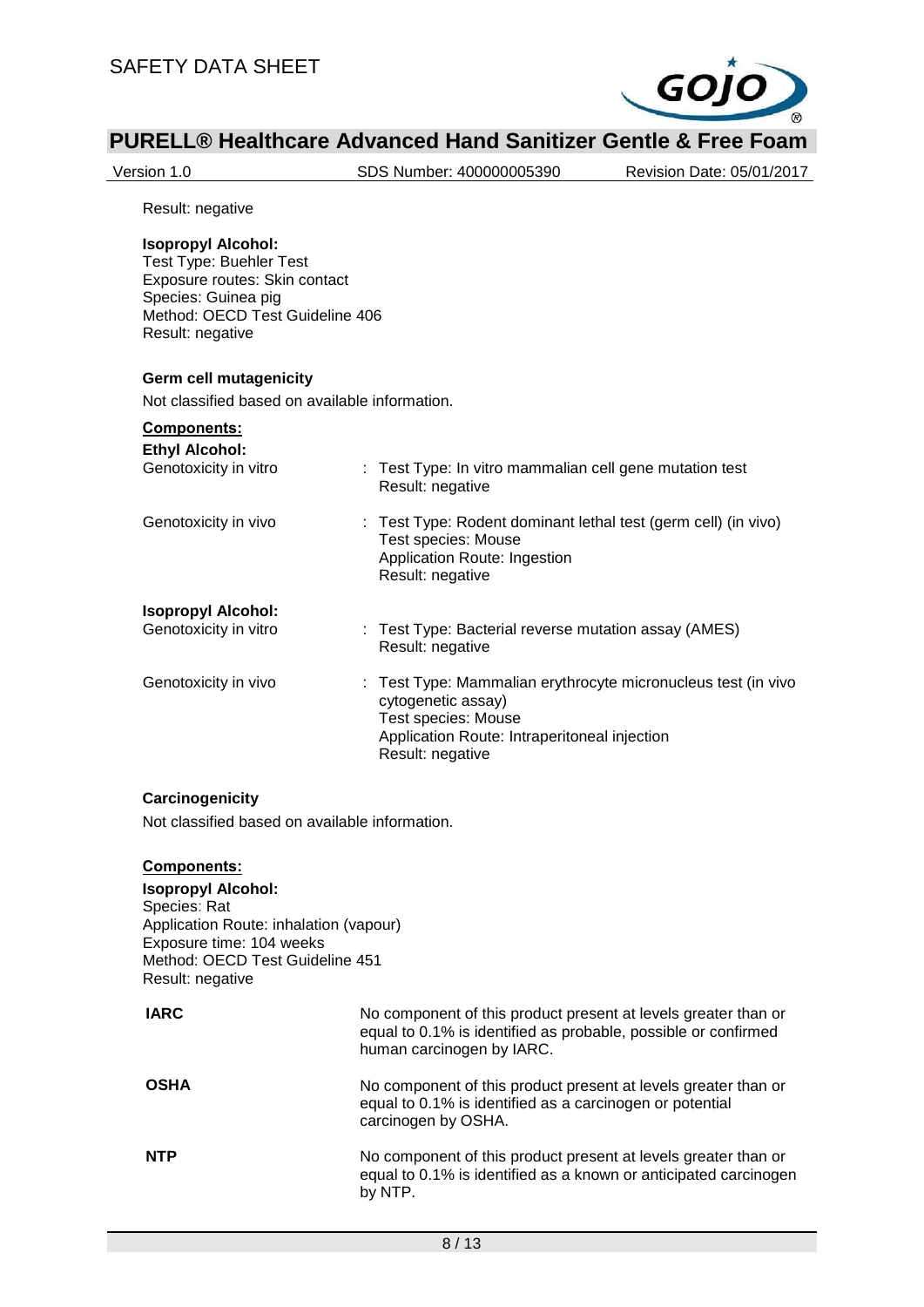

Version 1.0 SDS Number: 400000005390 Revision Date: 05/01/2017

#### **Reproductive toxicity**

Not classified based on available information.

## **Components:**

| <b>Ethyl Alcohol:</b><br>Effects on fertility     | : Test Type: Two-generation reproduction toxicity study<br>Species: Mouse<br>Application Route: Ingestion<br>Method: OECD Test Guideline 416<br>Result: negative |
|---------------------------------------------------|------------------------------------------------------------------------------------------------------------------------------------------------------------------|
| <b>Isopropyl Alcohol:</b><br>Effects on fertility | : Test Type: Two-generation reproduction toxicity study<br>Species: Rat<br>Application Route: Ingestion<br>Result: negative                                      |
| Effects on foetal<br>development                  | : Test Type: Embryo-foetal development<br>Species: Rat<br>Application Route: Ingestion<br>Result: negative                                                       |

#### **STOT - single exposure**

Not classified based on available information.

#### **Components:**

**Isopropyl Alcohol:** Assessment: May cause drowsiness or dizziness.

#### **STOT - repeated exposure**

Not classified based on available information.

#### **Repeated dose toxicity**

#### **Components:**

**Ethyl Alcohol:** Species: Rat NOAEL: 2,400 mg/kg Application Route: Ingestion Exposure time: 2 y

#### **Isopropyl Alcohol:**

Species: Rat NOAEL: 5000 ppm Application Route: inhalation (vapour) Exposure time: 104 w Method: OECD Test Guideline 413

#### **Aspiration toxicity**

Not classified based on available information.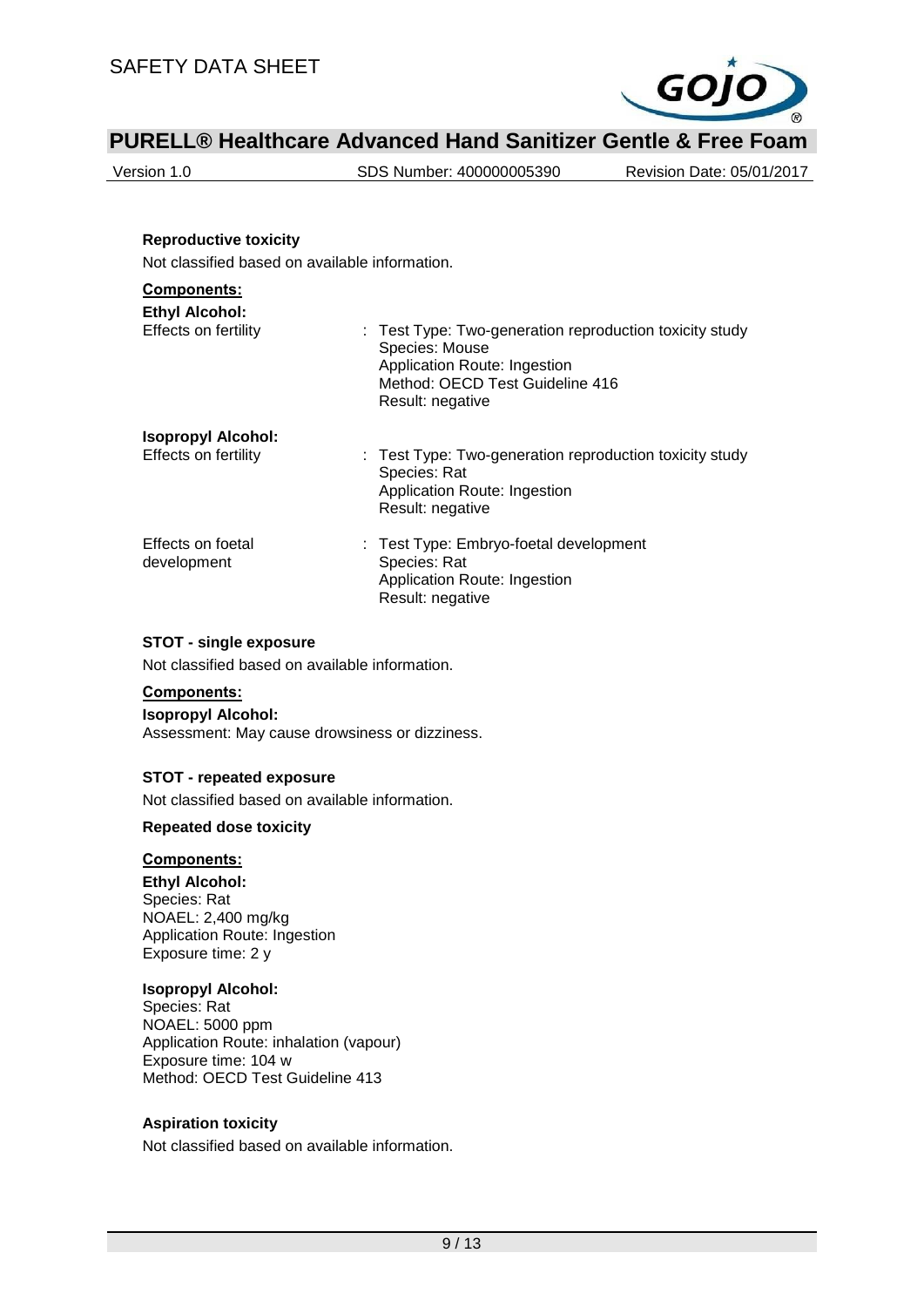

Version 1.0 SDS Number: 400000005390 Revision Date: 05/01/2017

#### **SECTION 12. ECOLOGICAL INFORMATION**

| <b>Ecotoxicity</b>                                                                 |                                                                                                                     |
|------------------------------------------------------------------------------------|---------------------------------------------------------------------------------------------------------------------|
| Components:<br><b>Ethyl Alcohol:</b><br>Toxicity to fish                           | : LC50 (Pimephales promelas (fathead minnow)): > 1,000 mg/l<br>Exposure time: 96 h                                  |
| Toxicity to daphnia and other<br>aquatic invertebrates                             | : EC50 (Daphnia magna (Water flea)): > 1,000 mg/l<br>Exposure time: 48 h                                            |
| Toxicity to algae                                                                  | : EC50 (Chlorella vulgaris (Fresh water algae)): 275 mg/l<br>Exposure time: 72 h<br>Method: OECD Test Guideline 201 |
| Toxicity to daphnia and other<br>aquatic invertebrates<br>(Chronic toxicity)       | : NOEC (Daphnia magna (Water flea)): 9.6 mg/l<br>Exposure time: 9 d                                                 |
| Toxicity to bacteria                                                               | : EC50 (Photobacterium phosphoreum): 32.1 mg/l<br>Exposure time: 0.25 h                                             |
| <b>Isopropyl Alcohol:</b><br>Toxicity to fish                                      | : LC50 (Pimephales promelas (fathead minnow)): 10,000 mg/l<br>Exposure time: 96 h                                   |
| Toxicity to daphnia and other<br>aquatic invertebrates                             | : EC50 (Daphnia magna (Water flea)): > 10,000 mg/l<br>Exposure time: 24 h                                           |
| Toxicity to bacteria                                                               | : EC50 (Pseudomonas putida): > 1,050 mg/l<br>Exposure time: 16 h                                                    |
| <b>Persistence and degradability</b>                                               |                                                                                                                     |
| <b>Components:</b><br><b>Ethyl Alcohol:</b><br>Biodegradability                    | : Result: Readily biodegradable.<br>Biodegradation: 84 %<br>Exposure time: 20 d                                     |
| <b>Isopropyl Alcohol:</b><br>Biodegradability                                      | : Result: rapidly degradable                                                                                        |
| <b>Bioaccumulative potential</b>                                                   |                                                                                                                     |
| Components:<br><b>Ethyl Alcohol:</b><br>Partition coefficient: n-<br>octanol/water | : log Pow: -0.35                                                                                                    |
| <b>Isopropyl Alcohol:</b><br>Partition coefficient: n-<br>octanol/water            | log Pow: 0.05                                                                                                       |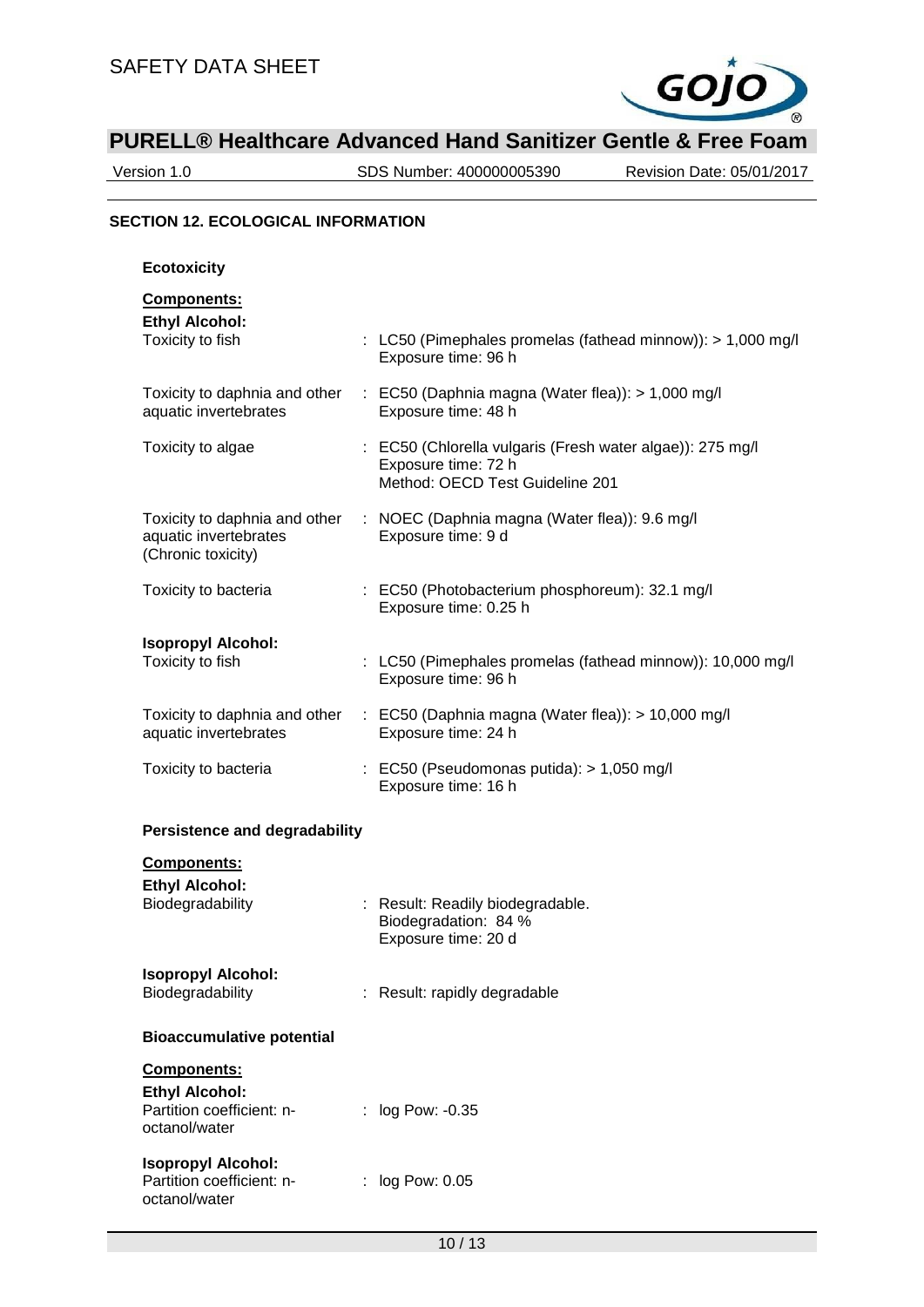

| Version 1.0             | SDS Number: 400000005390                                                                                                                                                    | Revision Date: 05/01/2017 |
|-------------------------|-----------------------------------------------------------------------------------------------------------------------------------------------------------------------------|---------------------------|
|                         |                                                                                                                                                                             |                           |
| <b>Mobility in soil</b> |                                                                                                                                                                             |                           |
| No data available       |                                                                                                                                                                             |                           |
| Other adverse effects   |                                                                                                                                                                             |                           |
| No data available       |                                                                                                                                                                             |                           |
| <b>Product:</b>         |                                                                                                                                                                             |                           |
| Regulation              | 40 CFR Protection of Environment; Part 82 Protection of<br>Stratospheric Ozone - CAA Section 602 Class I Substances                                                         |                           |
| Remarks                 | This product neither contains, nor was manufactured with a<br>Class I or Class II ODS as defined by the U.S. Clean Air Act<br>Section 602 (40 CFR 82, Subpt. A, App.A + B). |                           |

#### **SECTION 13. DISPOSAL CONSIDERATIONS**

| <b>Disposal methods</b> |                                                                                                                                      |
|-------------------------|--------------------------------------------------------------------------------------------------------------------------------------|
| Waste from residues     | : Dispose of in accordance with local regulations.                                                                                   |
| Contaminated packaging  | : Dispose of as unused product.<br>Empty containers should be taken to an approved waste<br>handling site for recycling or disposal. |

#### **SECTION 14. TRANSPORT INFORMATION**

| <b>International Regulation</b>                                                                              |                                                                                                           |
|--------------------------------------------------------------------------------------------------------------|-----------------------------------------------------------------------------------------------------------|
| IATA-DGR<br>UN/ID No.<br>Proper shipping name<br>Class                                                       | $\cdot$ UN 1987<br>: Alcohols, n.o.s.<br>(Ethanol, Propan-2-ol)                                           |
| Packing group                                                                                                | : 3<br>- 111                                                                                              |
| Packing instruction (cargo<br>aircraft)                                                                      | : 366                                                                                                     |
| Packing instruction<br>(passenger aircraft)                                                                  | : 355                                                                                                     |
| <b>IMDG-Code</b><br>UN number<br>Proper shipping name<br>Class<br>Packing group<br>Labels<br><b>EmS Code</b> | $:$ UN 1987<br>ALCOHOLS, N.O.S.<br>(Ethanol, Propan-2-ol)<br>: 3<br>: III<br>$\therefore$ 3<br>: F-E, S-D |
| Marine pollutant<br><b>National Regulations</b>                                                              | no                                                                                                        |
| <b>49 CFR</b><br>UN/ID/NA number<br>Proper shipping name                                                     | $:$ UN 1987<br>Alcohols, n.o.s.                                                                           |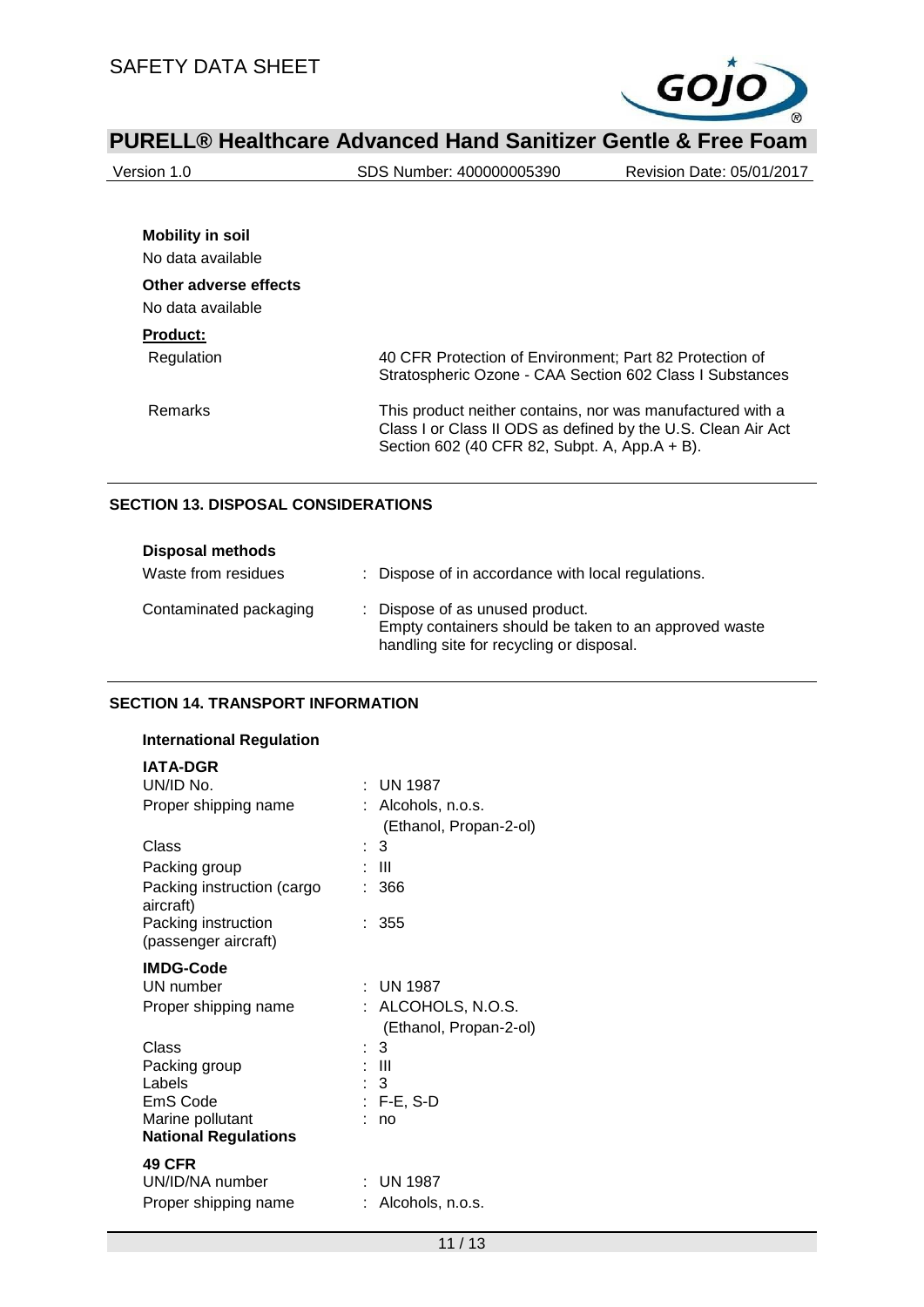

| Version 1.0      | SDS Number: 400000005390 | Revision Date: 05/01/2017 |
|------------------|--------------------------|---------------------------|
|                  | (Ethanol, Propan-2-ol)   |                           |
|                  |                          |                           |
| Class            | : 3                      |                           |
| Packing group    | : III                    |                           |
| <b>ERG Code</b>  | : 127                    |                           |
| Marine pollutant | : no                     |                           |

#### **SECTION 15. REGULATORY INFORMATION**

#### **EPCRA - Emergency Planning and Community Right-to-Know Act**

#### **CERCLA Reportable Quantity**

This material does not contain any components with a CERCLA RQ.

#### **SARA 304 Extremely Hazardous Substances Reportable Quantity**

This material does not contain any components with a section 304 EHS RQ.

| SARA 311/312 Hazards | : Fire Hazard       |
|----------------------|---------------------|
|                      | Acute Health Hazard |

#### **Clean Air Act**

This product does not contain any hazardous air pollutants (HAP), as defined by the U.S. Clean Air Act Section 12 (40 CFR 61).

This product does not contain any chemicals listed under the U.S. Clean Air Act Section 112(r) for Accidental Release Prevention (40 CFR 68.130, Subpart F).

The following chemical(s) are listed under the U.S. Clean Air Act Section 111 SOCMI Intermediate or Final VOC's (40 CFR 60.489):

| $\frac{1}{2}$     |         |           |
|-------------------|---------|-----------|
| Ethyl Alcohol     | 64-17-5 | 65.2821 % |
| Isopropyl Alcohol | 67-63-0 | 3.4103 %  |

This product does not contain any VOC exemptions listed under the U.S. Clean Air Act Section 450.

#### **Clean Water Act**

This product does not contain any toxic pollutants listed under the U.S. Clean Water Act Section 307

#### **US State Regulations**

| <b>Massachusetts Right To Know</b> |            |              |
|------------------------------------|------------|--------------|
| Ethyl Alcohol                      | 64-17-5    | $50 - 70 \%$ |
| <b>Isopropyl Alcohol</b>           | 67-63-0    | $1 - 5 \%$   |
| Pennsylvania Right To Know         |            |              |
| Ethyl Alcohol                      | 64-17-5    | $50 - 70 \%$ |
| Water (Aqua)                       | 7732-18-5  | $20 - 30 \%$ |
| <b>Isopropyl Alcohol</b>           | 67-63-0    | $1 - 5%$     |
| <b>New Jersey Right To Know</b>    |            |              |
| Ethyl Alcohol                      | 64-17-5    | $50 - 70 \%$ |
| Water (Aqua)                       | 7732-18-5  | $20 - 30 \%$ |
| <b>Isopropyl Alcohol</b>           | 67-63-0    | $1 - 5 \%$   |
| PEG-12 Dimethicone                 | 68937-54-2 | $1 - 5 \%$   |

**California Prop 65** This product does not contain any chemicals known to State of California to cause cancer, birth defects, or any other